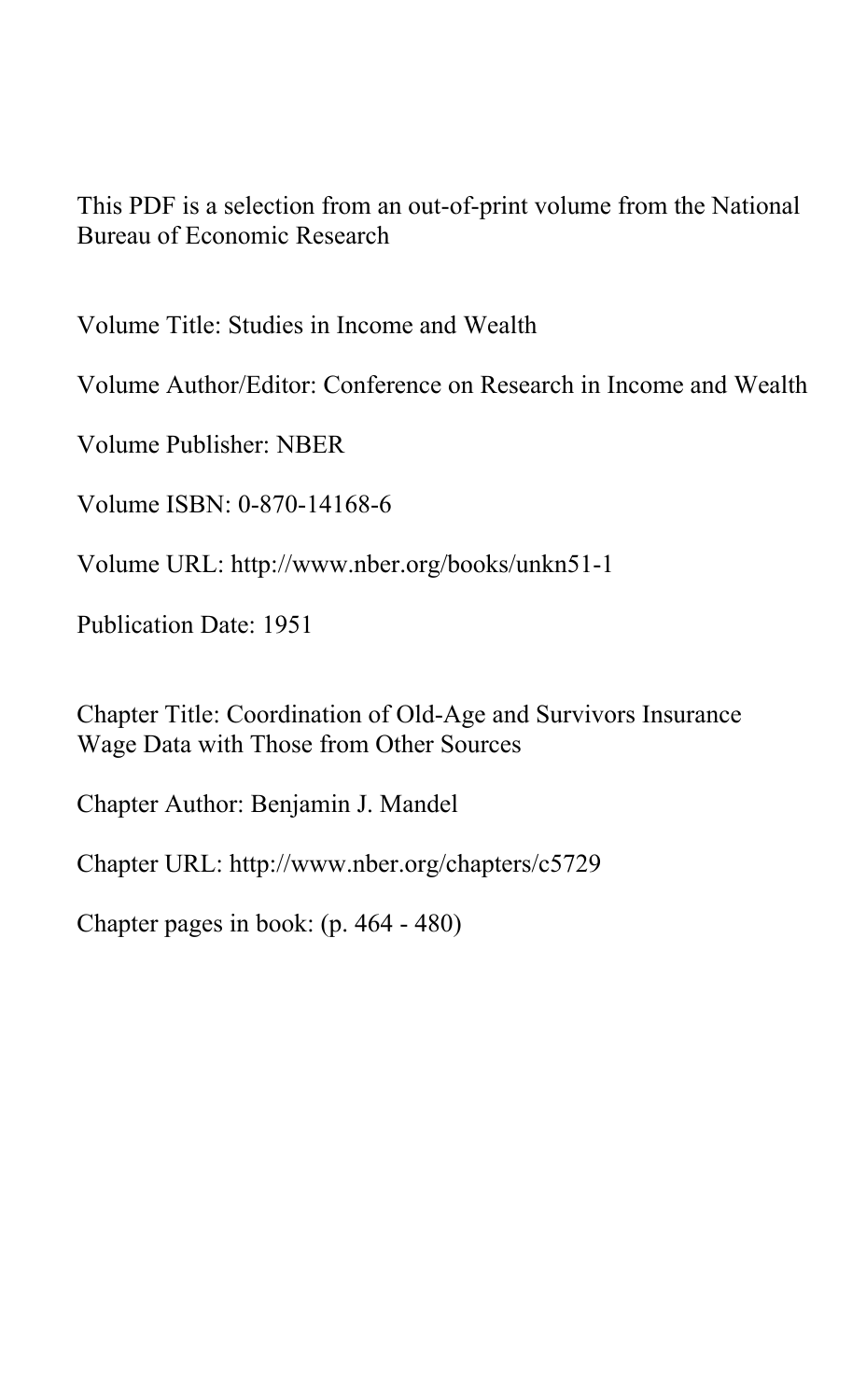### Part VIII

 $\mathbf{f}$ 

# Coordination of Old-Age

**O**The opinions expressed in this article do not necessarily reflect the views of the Bureau of Old-Age and Survivors Insurance.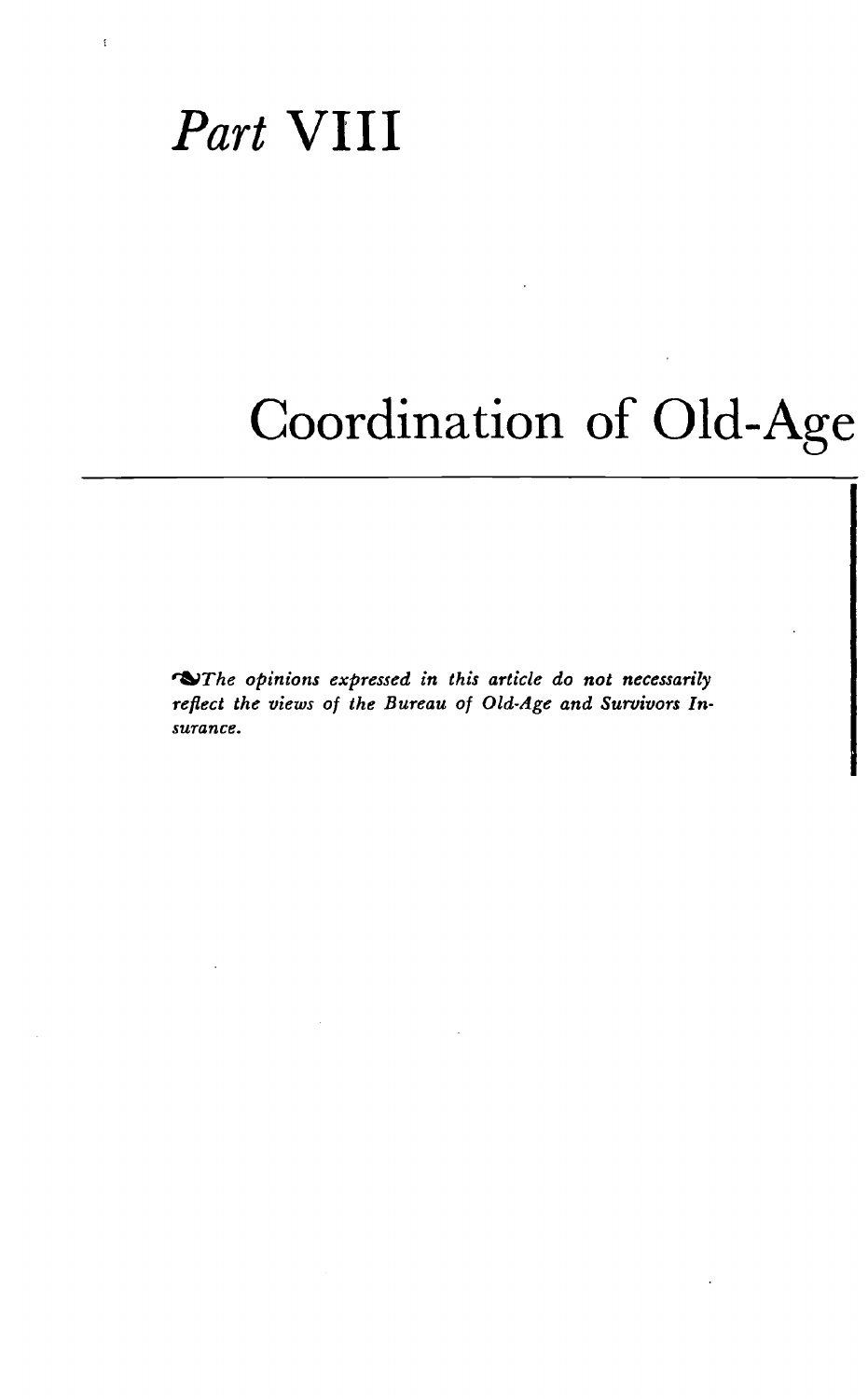## and Survivors Insurance Wage Data with Those from Other Sources.

### Benjamin J. Mandel BUREAU OF OLD-AGE AND SURViVORS INSURANCE

#### **NEED FOR COORDINATION STUDIES**

As is generally known, national wage and salary statistics come from various sources. Aggregates compiled by the Department of Commerce, Office of Business Economics, are released as a component of the official national income estimates. The Bureaus of Old-Age and Survivors Insurance and of Employment Security compile aggregates of wages and salaries received in employments covered by the social security program, and the Bureau of Internal Revenue compiles aggregates reported on income tax returns. Distributions of wages and salaries by size are prepared from income surveys by the Bureau of the Census and by a few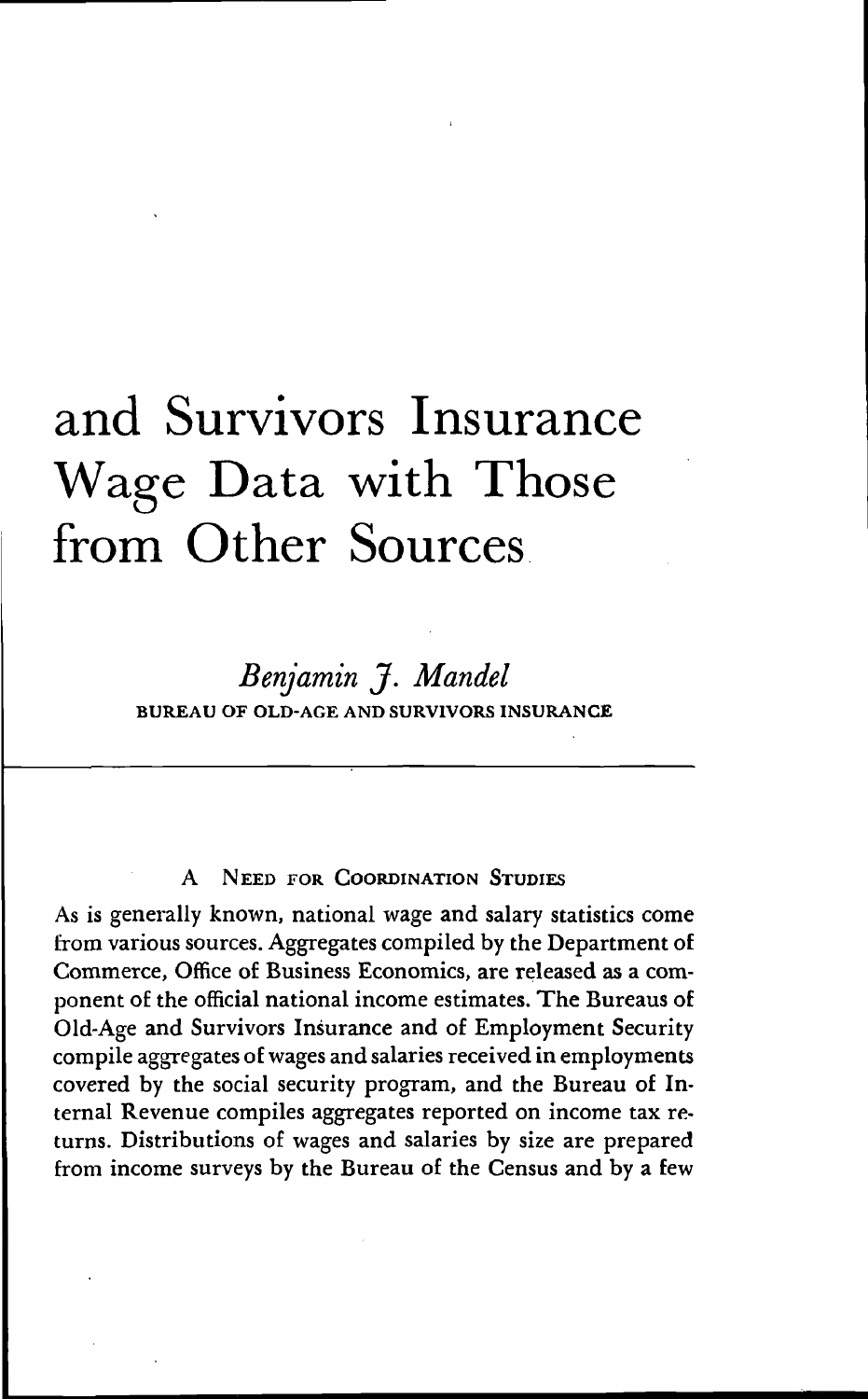other governmental agencies, including the Bureaus of Agricultural Economics and of Labor Statistics, and the Federal Reserve Board; from income tax returns by the Bureau of Internal Revenue; and from employers' reports on taxable earnings of individual workers by the Bureau of Old-Age and Survivors Insurance. Wages and salaries classified by size are expected from the 1950 Census of Population.

Fundamental differences in these wage and salary figures stem from differences in coverage, definitions, and methods of compilation. The OASI wage data are confined to wages and salaries in covered employments, and employers report only the first \$3,000 paid to an employee in a year. Census wage and salary data, on the contrary, cover all gainful employment. Unlike the OASI figures, which are based on employers' quarterly wage reports, however, they are compiled from information on earnings reported by respondents interviewed at home who often have to rely on their memory of wages and salaries received during an entire year. Moreover, the information is often obtained from a member of the household who does not have the full facts about the wage earner's income. Census wage figures, furthermore, are generally recorded up to \$10,000, and earnings of that amount or more are recorded as \$10,000 and over. The BIR wage and salary figures, although not limited to any specific employments, inevitably exclude the wages and salaries received by a member of the household who does not have the full facts<br>about the wage earner's income. Census wage figures, further-<br>more, are generally recorded up to \$10,000, and earnings of<br>that amount or more are recorded as \$10,0 year (or some other amount prescribed by law). Furthermore, when the income is reported on joint husband-wife returns, it is difficult to distinguish the earnings of each.

In view of this variety of type, scope, and source of national wage and salary data, the published statistics are bound to differ even for the same employment groups or similar sectors of the economy. For intelligent use of the various wage series, information is needed on the extent of their comparability and their differences. As yet, the interrelations among the series have not been analyzed comprehensively.

The goal of studies should be to accumulate quantitative in-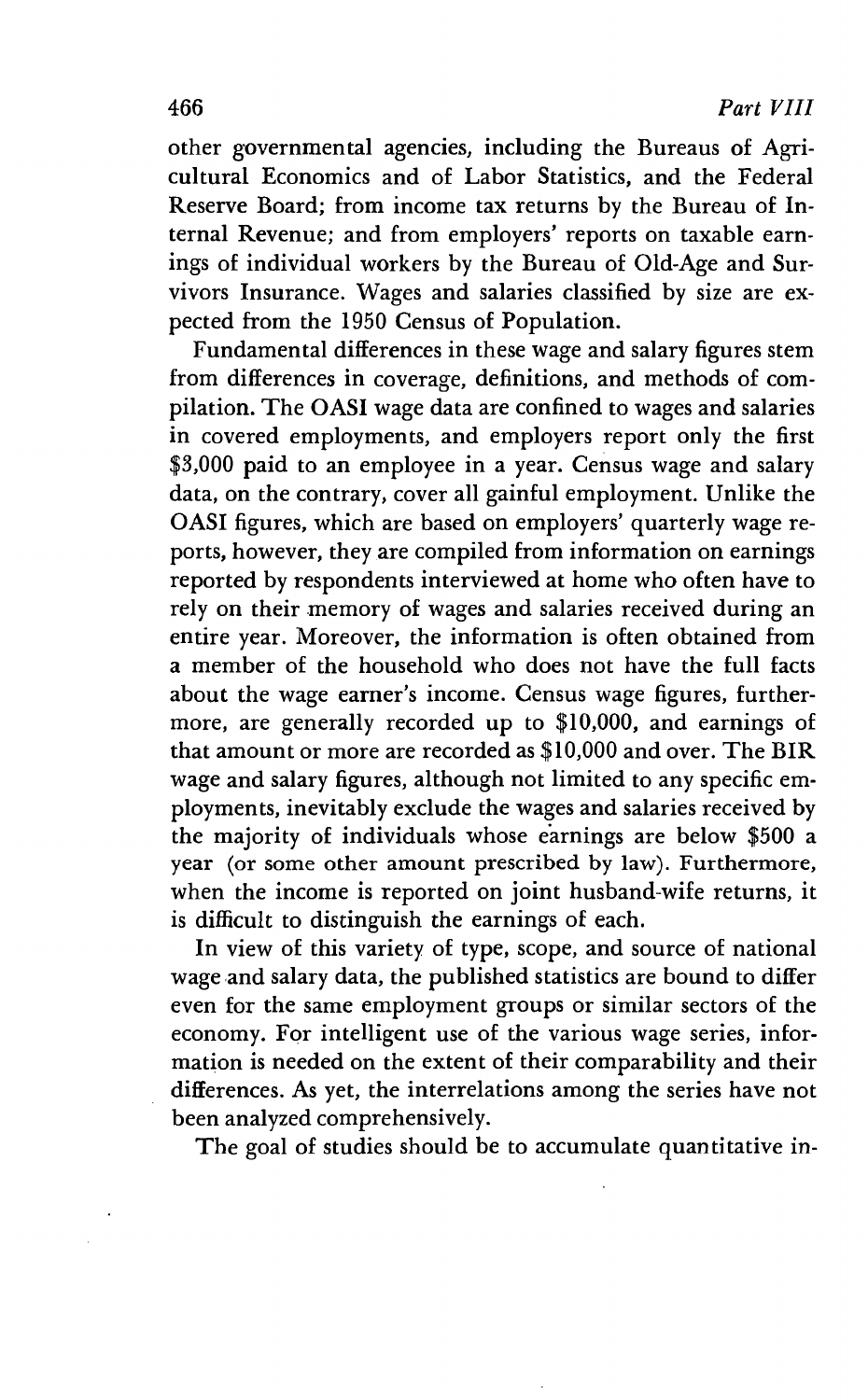formation that would make it possible to construct annually a complete and reliable distribution of individuals or families by wage and salary earnings. If these size distributions are reliable they should, of course, yield aggregates approximating the official estimates of wage and salary payments. The studies should also yield data that will account for differences between completely adjusted size distribution series and size distributions of wages derived directly from income tax returns, OASI wage records, and special field surveys. As a byproduct proper coordination should furnish information from one series to supplement that from another; for example, earnings in noncovered employments should be made available for workers in industries covered by social security.

#### B GENERAL METHODS OF WAGE RECONCILIATION STUDIES

From Census Bureau income surveys, BOASI employer reports, and BIR income tax returns the amounts reported for the same individual in each file for the same year can be compared directly and differences analyzed. In such a matching study it is, of course, necessary first of all to identify positively the same individual in the different files. The next step is to compare the wage figures for identical individuals in the various sources. Differences in the coverage, concepts, and reliability of the information raise technical problems. For example, there is no immediate answer to the question whether all or only part of the earnings reported on an income tax return is covered under OASI. Moreover, even if coverage is known to be the same, but the reported amounts for an individual differ significantly, there is no direct evidence which figure is more nearly correct.

#### C RECENT EXPERIENCE

The BOASI, in cooperation with other agencies, has made several pilot wage coordination studies in the last few years.' Valuable

<sup>1</sup> The records of these agencies, of course, are confidential and proper safeguards were established to avoid disclosure.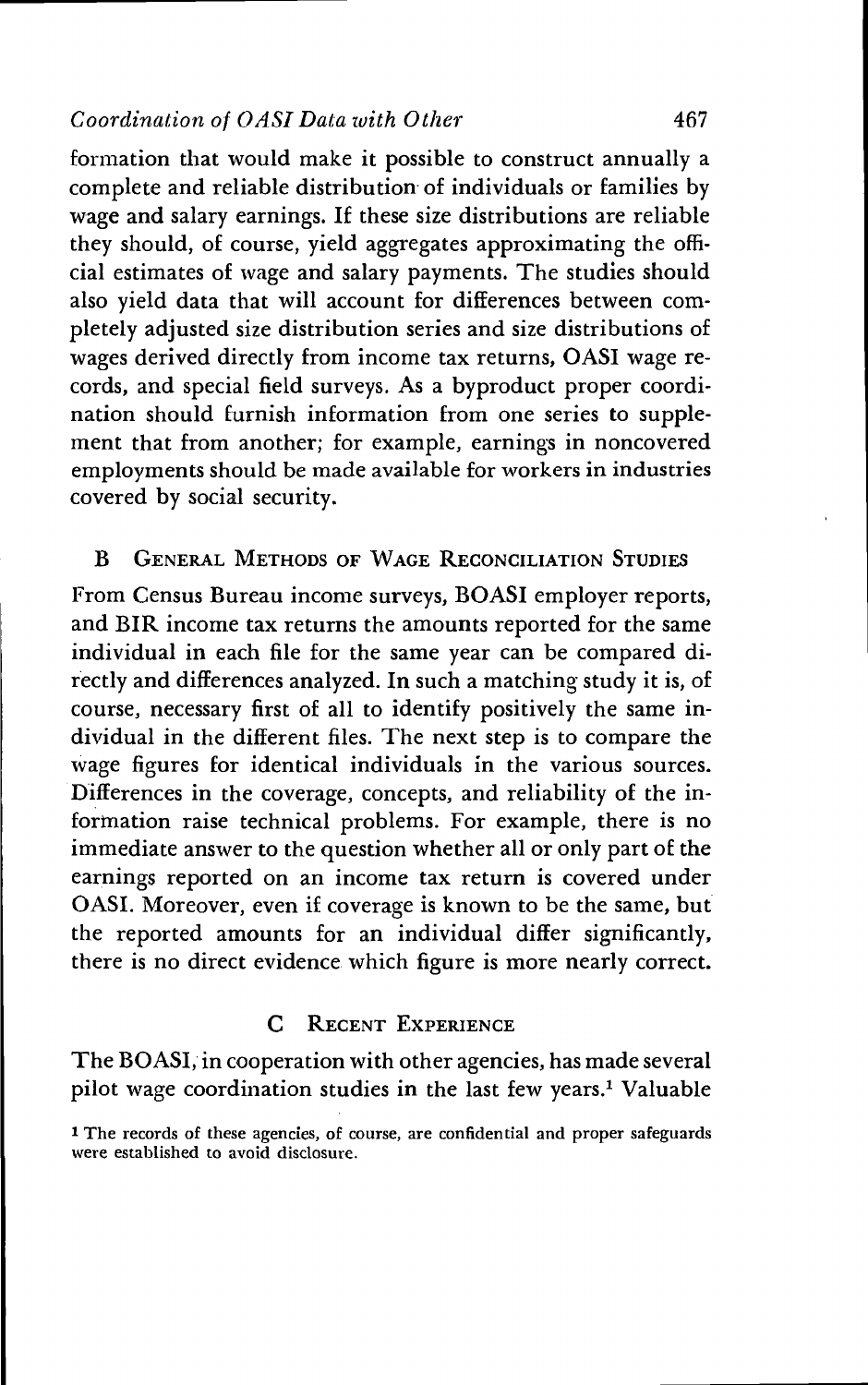information, which can be used as a guide in the future, is thus available on the nature of the problems, the procedures, potential results, and estimated costs of wage coordination studies. This paper describes briefly each study, summarizing the procedures, problems, and results, and discusses the value of wage coordination studies and suggests the types that should be undertaken in the future.

Of the 5 studies on which data are available, 4 were small pilot studies, each involving several hundred cases; the fifth, on a larger scale, was a coordination project dealing with 1944 income tax data.

1 Census and Old-Age and Survivors Insurance Study, 1944 In January 1945 the names of 458 persons 14 and older on a list of 200 households in Atlanta and Buffalo from the Census records for the April 1944 Monthly Report on the Labor Force were checked against OASI records to determine whether it was possible to identify individuals satisfactorily by the name, year of birth, and address\_\_types of information readily available from Census surveys and in the OASI records. As only about 22 percent of the names were definitely identified, and a large proportion of the remaining names showed presumptive covered employment in the Census record, it was concluded that satisfactory identification could not be established by relying only on the name, year of birth, and address.

#### 2 Identification of Veterans in Old-Age and Survivors Insurance Files

This conclusion was confirmed by another but successful pilot identification study. As part of a study on health and disability by the National Research Council it was necessary to identify a list of World War II veterans in the OASI records. From an initial sample of 275 names supplied by the National Research Council, 199 individuals, 72 percent, were positively identified from the name and full date of birth—largely because the day and month as well as the year of birth were given, items of infor-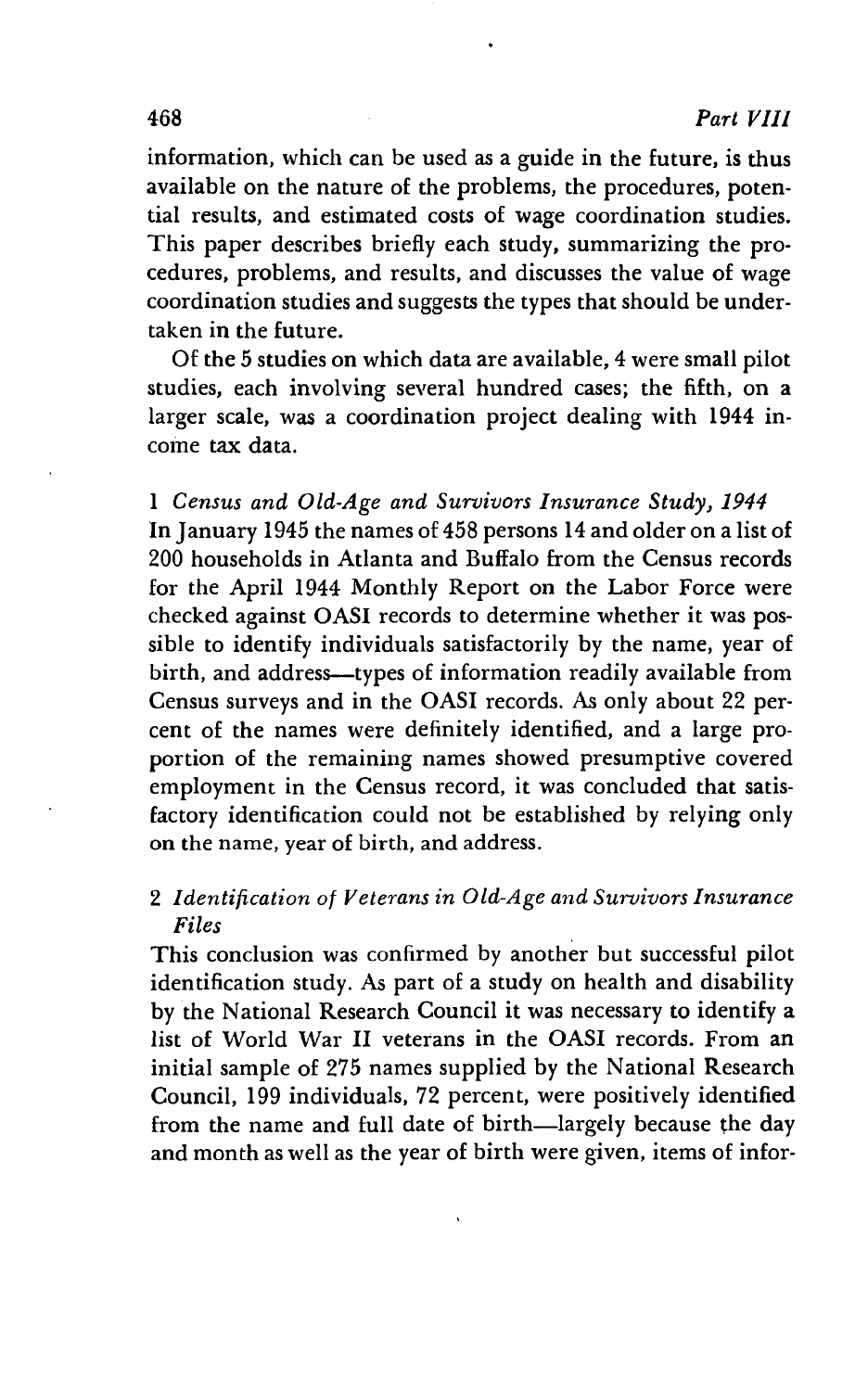mation not available in the earlier Census-OASI check. Since double-checking established the fact that the remaining 28 per. cent of the persons were definitely not represented in the OASI records it was concluded that matching on the basis of the complete date of birth, not just year of birth, and name yields fairly satisfactory results.

3 Census and Old-Age and Survivors Insurance Pilot Study, 1946 The first two studies had limited objectives; there was no attempt to match wage and salary or other types of information. The pilot wage coordination study of records from the 1946 Census income survey and the records maintained by the BOASI brought to bear considerable detailed information. It had three purposes: (1) to test the problems and procedures in identifying individuals from a great deal more information than in the two earlier studies; (2) to match wage information and to develop methods for determining areas of difference between the Census and OASI wage data; (3) to develop a method for adjusting Census income survey wage distributions on the basis of OASI wage data, and vice versa.

The Census Bureau selected a systematic random sample of schedules containing the names of 249 individuals 14 years and older from the file of schedules for an area enumerated in connection with the April 1947 Consumer Income Supplement (1946 incomes) to the Survey of the Labor Force, Population, and Housing. Since the sample was taken from the file for a single area, not the United States as a whole, figures based on it cannot be considered to have significance for the entire country.

#### a Identification of individuals

In identifying individuals in the OASI records, the name, address, and day, month, and year of birth, as shown on the Census schedule, were relied on. When given, the mother's and father's names also were used. Of the 249 names in the sample, 59 were shown on the Census schedule to have reported no civilian work in 1946 and could not be found in the OASI files. Practically all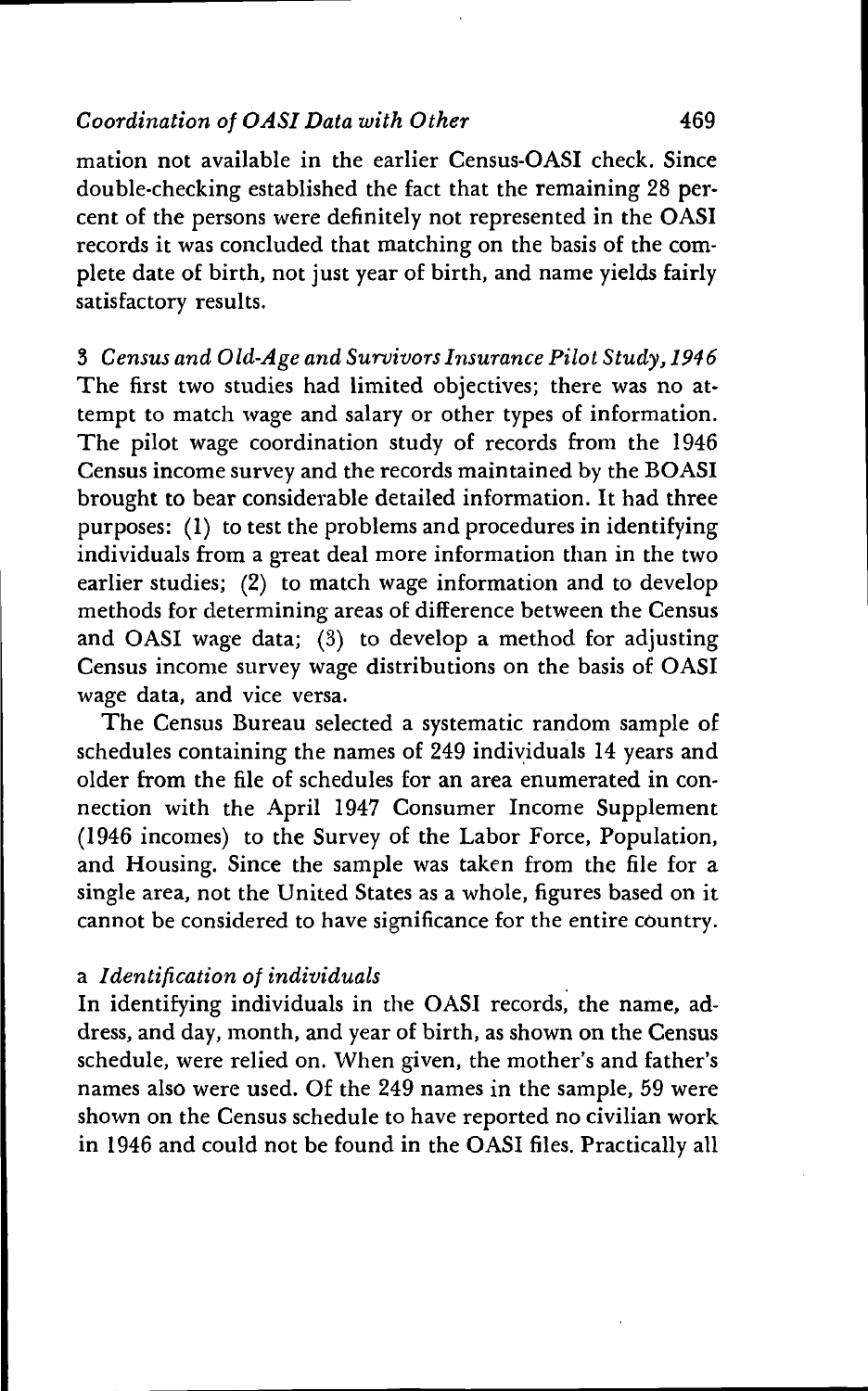were of school age, married women, or elderly; consequently, it was assumed that they were actually not in the labor force and were definitely unidentifiable.

The other 190 names were considered potentially identifiable. When checked against the OASI records, 161, or 85 percent, were definitely identified. The remaining 29 names, or 15 percent, could not be identified, although some did civilian work in 1946, according to the Census schedule. The high rate of identification is attributable primarily to the fact that all the relevant identifying information on the Census schedule was accessible for matching with corresponding OASI records; moreover, the area canvassed contained a high proportion of workers in covered employment.

#### b Comparison of wage and salary data

An individual's wages could be considered for matching only if the employment coverage of the two records was the same. It was, therefore, necessary to determine first whether the 161 workers whose names had been identified had received wages only from covered employment. This could be determined quite accurately in practically all instances from the information recorded on the Census schedule on the number of employers during the year, the class of worker, the major industry, and the major occupation of the person in the job at which most money was earned in 1946. In one or two instances exact agreement on the amount of wages was considered a definite indication of covered employment only, regardless of the information on the class of worker and industry on the Census schedule. In 19 cases it was assumed that the worker had covered employment only because the OASI records showed some wages and the Census schedule showed none. Of the 161 persons whose names had been identified in the OASI records 127 were classified as having had only covered employment in 1946. Of the remaining 34 individuals, 26 did not show wages or salaries in either record, and 8 showed noncovered employment. All 34 were excluded from the wagematching study (Accounting Table).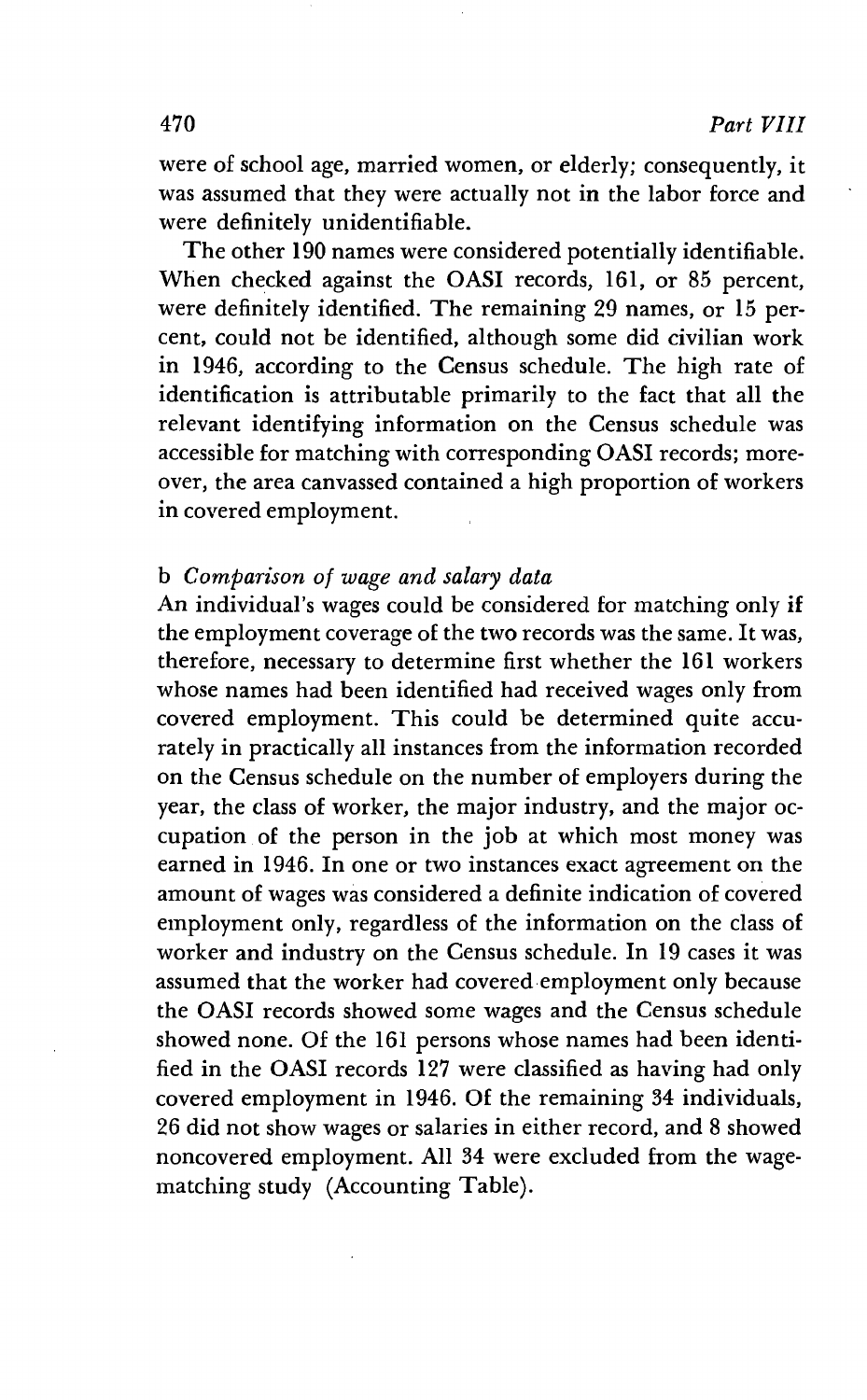#### Accounting Table

Distribution of 249 Census Individuals in 1946 Pilot Coordination Study by Selected Classifications

| Classification                                                                                                                                                  | Number of<br>individuals | %<br>of total                         |  |
|-----------------------------------------------------------------------------------------------------------------------------------------------------------------|--------------------------|---------------------------------------|--|
| Total in study<br>Not in labor force and not identifiable<br>In labor force, identifiable                                                                       | 249.<br>59<br>190        | $\mathbf{r}$<br>100.0<br>23.7<br>76.3 |  |
| In identification study<br>Not identified<br>Identified                                                                                                         | 190<br>29<br>161         | 100.0<br>15.3<br>84.7                 |  |
| Total in wage matching study<br>No 1946 wages in either OASI or Census files<br>Noncovered or both covered and noncovered employment<br>Covered employment only | 161<br>26<br>8<br>127    | 100.0<br>16.1<br>5.0<br>78.9          |  |
| Total in wage comparison study<br>Satisfactory agreement<br>Implied agreement<br>Disagreement                                                                   | 127<br>43<br>77          | 100.0<br>33.9<br>5.5<br>60.6          |  |
| Total wage disagreements<br>Census estimate: weekly wage multiplied by 50 or 52                                                                                 | 77                       | 100.0                                 |  |
| weeks<br>Other Census estimate                                                                                                                                  | 44<br>10<br>19           | 57.1<br>13.0<br>24.7                  |  |
| No Census wages but some OASI wages<br>No OASI wages but some Census wages                                                                                      | 4                        | 5.2                                   |  |

After separating those with covered employment only from the remaining group of identified individuals, the two sets of wage figures could be compared for 127 wage earners. To afford a basis for determining the degree of agreement and disagreement 'agreement' had to be defined. Bona fide differences in wages could exist because taxable wages under the OASI program are limited to the first \$3,000 a year. Three categories of agreement or disagreement were set up: Satisfactory agreement was defined as a difference of less than \$100 in annual wages or salary. The \$100 dividing line was selected arbitrarily as being a relatively small difference when the data are classified by broad wage groups. Implied agreement was defined as a Census excess of \$100 or more over the OASI wages, provided the OASI records showed taxable wages of \$3,000 (because of the \$3,000 limitation under the OASI program) and only covered employment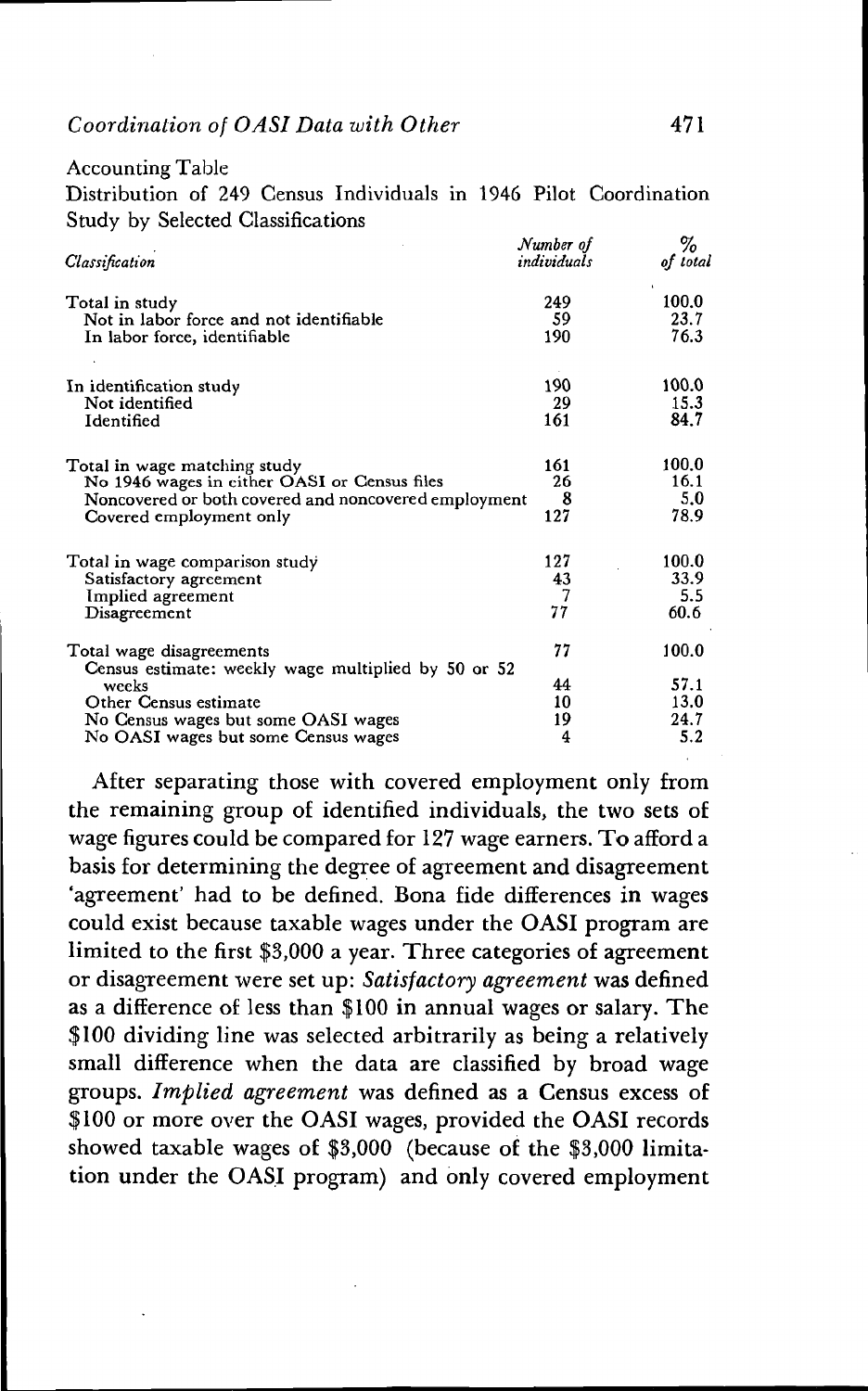was indicated by the Census record. Disagreement included differences of plus or minus \$100 or more when the OASI record showed earnings of less than \$3,000.

Comparison of the two wage records for each of the 127 individuals for whom the Census schedule indicated covered employment only showed that there was 'satisfactory agreement' on the wages of 43 individuals, or 34 percent of the total (Accounting Table). The average Census wage for these 43 workers was \$1,435 in 1946, ranging from \$55 to \$3,000. Agreement within the dollar on 19 of the 43 wage reports suggests that these individuals, or the persons giving the Census enumerator information about them, used some record of earnings, such as their income tax.

'Implied agreement' was found in the wages for 7 individuals or about 5 percent of the total. The OASI record showed exactly \$3,000 and the Census record more than \$3,000. Adding the number of workers in the 'satisfactory' and the 'implied agreement' categories gave 50 wage records in agreement or nearly 40 percent of the 127 cases in the wage comparisons.

The remaining 77 wage records were classified as disagreements, because in each case the difference was \$100 or larger and the OASI record showed wages under \$3,000. In 44 cases the Census record showed a lower wage; in fact, in 19 it did not show any wages. In the other 33 cases the Census wages were higher than the OASI wages; among them the OASI record did not show any wages in 4 instances.

Since in all these cases of disagreement it was fairly definitely established that only covered employment was involved, both sets of records were studied in detail to determine the most probable reasons; the actual reasons could have been established only by reinterview with the individuals themselves. As the worker's complete wage record under OASI for 1937—46 could be examined, his previous levels of earnings could be compared with that for 1946. The OASI wage record showed also the number of employers and the industry from which the wages were received. From the Census record the sex, age, major industry, and part-time work status classifications could be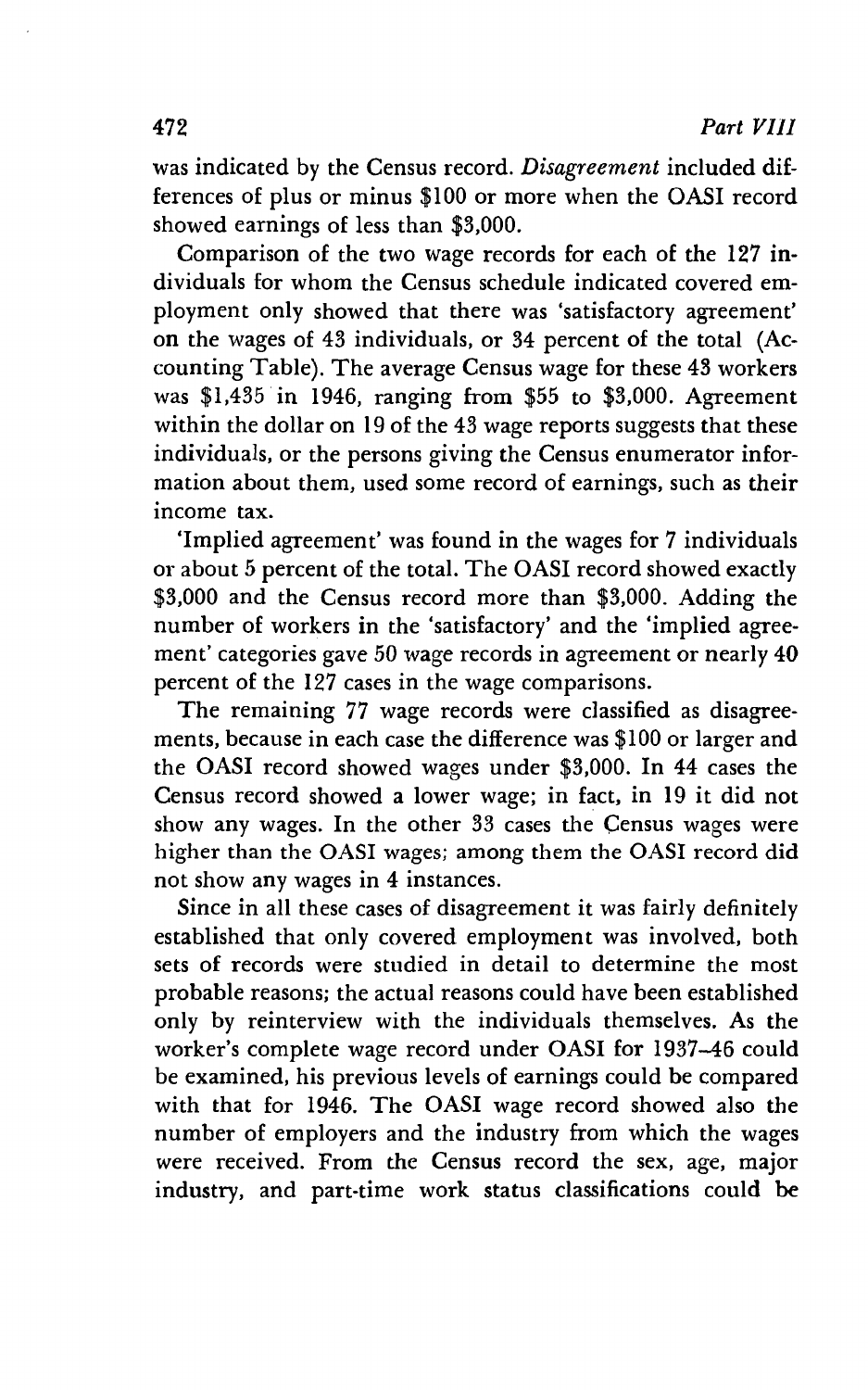checked. By combining these items of information, circumstantial evidence on the most likely reasons for differences could be obtained.

The most important probable reason seemed to be that the Census enumerator or the respondent estimated the annual wages on the income schedule by multiplying the current weekly wage by 50 or 52 weeks. Dividing the annual wages by 50 or 52 indicated the further probability that in many cases weekly wages were rounded to the nearest \$5 or \$10. The Census Bureau instructs the enumerator to get reasonable estimates if actual amounts are not ascertainable. The inference that in most of these instances weekly wages were multiplied by the number of weeks worked was tested by determining whether the Census wages were exact multiples of 50 or 52, whether full or part-time employment was reported, and whether the 1946 level in the OASI wage record was consistent with the level of preceding years. While it is quite possible for annual wages to be exact multiples of 50 or 52, the proportion of such cases in the Census survey seemed to be considerably higher than experience with many individual social security annual. wage records indicates. In 44 of the 77 cases of disagreement, or nearly three-fifths, the Census wage report showed figures that were exact multiples of 50 or 52. For example, there were 3 at \$1,800, which is exactly \$36 a week for 50 weeks; 3 at \$2,000, which is exactly \$40 weekly for 50 weeks; and 3 each at \$1,560 and \$2,340, which are weekly wages of \$30 and \$45 respectively, for 52 weeks. A net excess of Census wages for these 44 workers suggested that the overstatement was probably due partly to the fact that some workers did not actually have 50 or 52 full weeks of employment in the year and partly to the upward rounding of weekly wages.

A second, but relatively less important, reason for differences as far as this sample was concerned may have been that the respondent guessed at the worker's wages, or estimated them by methods other than multiplying by 50 or 52 weeks. This reason was deduced largely by comparing the OASI and Census wages for 1946 with OASI wages for preceding years. The 1946 OASI wages were more consistent with the wage levels for preceding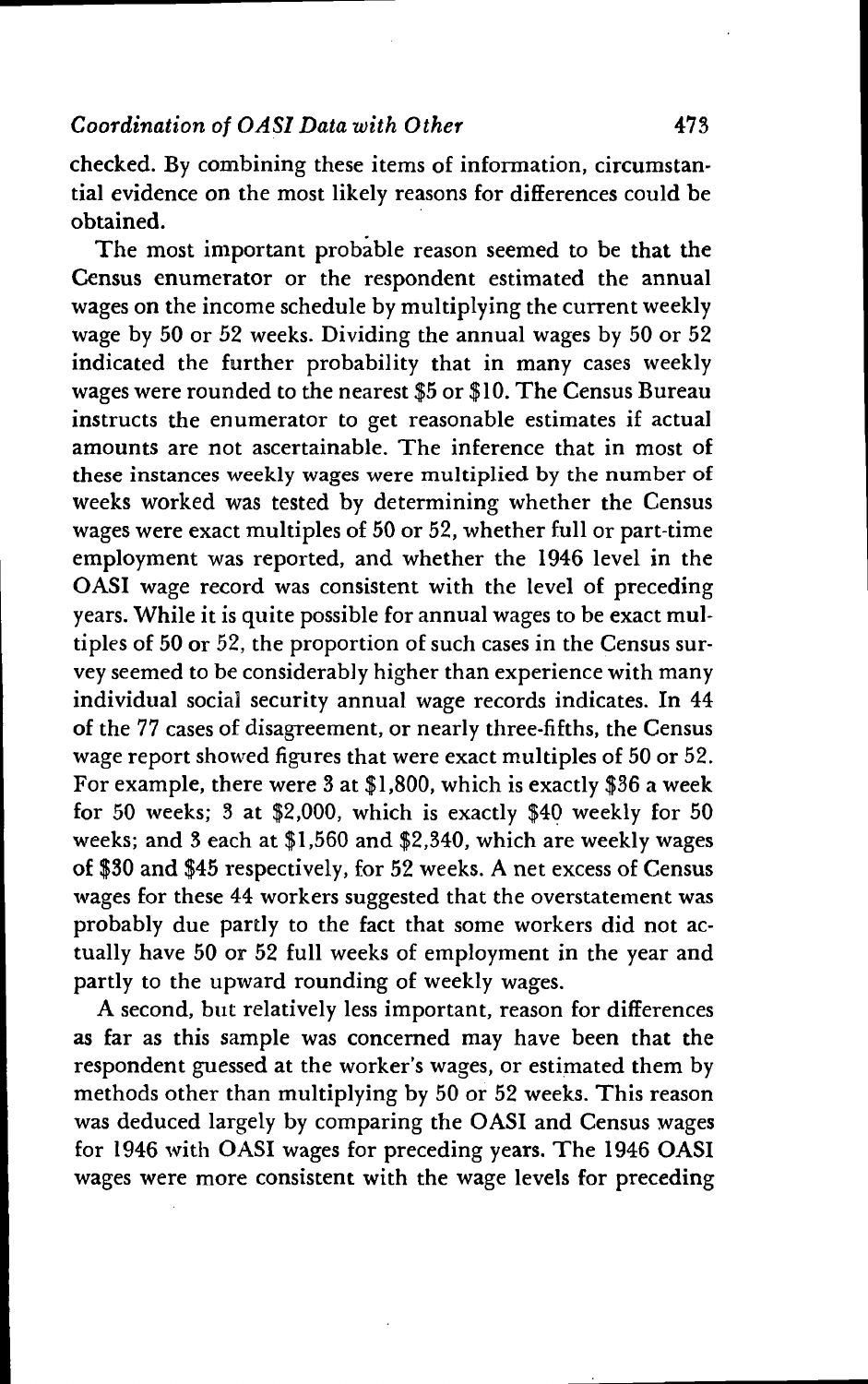years than the 1946 Census wages. It is also possible that some of these differences are due to conceptual differences. For example, OASI covers wages in kind, and the respondent might not consider such payments as wages in his reply to the Census enumerator.

A third, and also relatively insignificant presumptive reason, was the absence of wages in the OASI record for a small percentage of individuals because of incomplete or incorrect reporting of wages by employers. Wages on about 1 percent of all the wage reports for 1946 were still not posted to the workers' accounts at the time of the study. The 4 cases for which the Census report showed wages in covered employment but the OASI record did not show any wages could be explained by this presumption.

#### c Adjusting Census wage distributions

The OASI wage records can thus be a useful source for adjusting respondents' errors or estimates in the Census data, at least for annual wages in covered employment. On the other hand, the Census data can be useful for adjusting OASI wage records that do not show total earnings because of the \$3,000 taxable wage provision or are incomplete because of unidentified or tardily processed wage reports.

A method was developed for basing such adjustments on the findings in this pilot study. It was necessary to determine which of the two sets of 127 comparable individual wage figures was more acceptable as a basis for adjusting the other. For the group of 43 wage reports where agreement was satisfactory, it would make little or no difference whether the Census or the OASI figures were taken as the standard. The 7 Census figures in the implied agreement group were more acceptable, since the OASI figures were limited to the first \$3,000. On the other hand, among the 77 disagreements, OASI figures were generally considered more acceptable for the basic series in all except the 4 cases where Census but not OASI wages were recorded. While this greater confidence in the OASI figures seems justified for the foregoing reasons, the Census estimate may have more accurately represented workers' actual earnings in a few instances.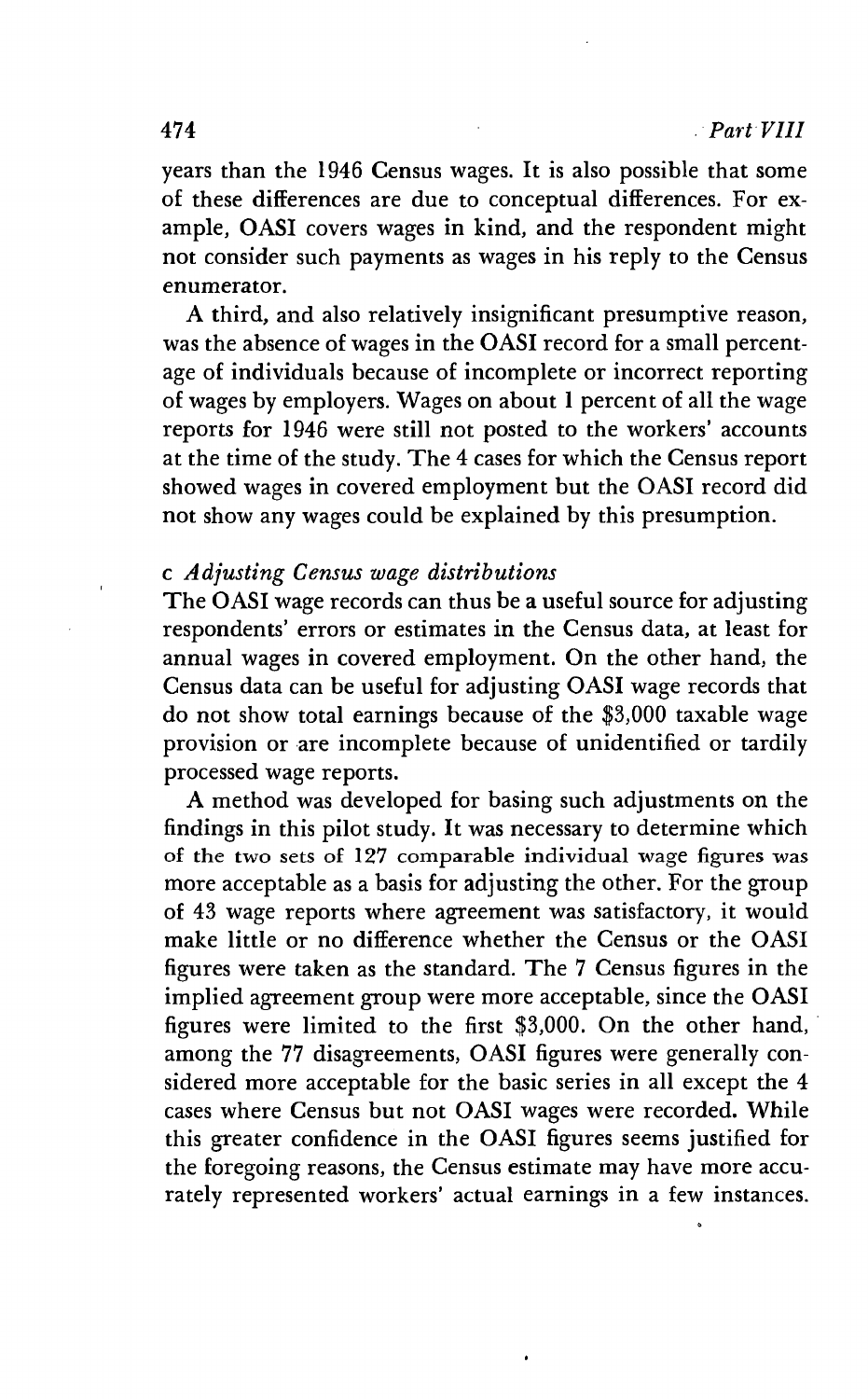From the 127 more nearly correct wage figures, a frequency distribution by wage groups was set up. A synthesis of Census and OAST wage figures, it was then compared with the corresponding original Census wage distribution for the same 127 individuals, and ratios were computed for each wage group. It

| Annual<br>Wages &<br><b>Salaries</b> | Original<br>Census<br><b>Series</b> | Adj. Series<br>(OASI &<br>Census data) | Ratio<br>$(Adj. \div Census$<br>original) |
|--------------------------------------|-------------------------------------|----------------------------------------|-------------------------------------------|
| Total                                | 127                                 | 127                                    | 1.00                                      |
|                                      | 19                                  | 0                                      | .                                         |
| $$1 - 499$                           |                                     | 20                                     | 4.00                                      |
| 500-999                              | 13                                  | 17                                     | 1.31                                      |
| 1,000-1,499                          | 19                                  | 23                                     | 1.21                                      |
| $1,500-1,999$                        | 35                                  | 31                                     | 0.89.                                     |
| 2,000-2,499                          | 18                                  | 16                                     | 0.89                                      |
| 2,500-2,999                          | 6                                   | 9                                      | 1.50                                      |
| 3,000 & over                         | 12                                  |                                        | 0.92                                      |

seemed reasonable to assume that if the sample was representative, the ratios could be relied upon for adjusting the Census or the OASI wage distributions for workers in covered employments. In the absence of other information, the same adjustment ratios might be used for workers in employments not covered by OASI, on the assumption that the bias would be relatively small. To test the validity of the latter assumption a wage coordination study might be made with the BIR records for workers in noncovered employments, although the technical problems previously mentioned and explained in greater detail later would be encountered.

Obviously a Census-OASI wage coordination study would not furnish adjustment ratios for groups above the \$3,000 and over group, because OASI wages are limited to the first \$3,000. For a complete adjustment, therefore, it seems essential to bring into the comparison income tax records for identical individuals with earnings of \$3,000 or more a year.

Even though the sample was not representative of the United States, and quantitative conclusions cannot be drawn from the results, the table suggests two principal tendencies as far as the workers in the pilot sample are concerned. First, the Census survey understated the number of persons with wage earnings.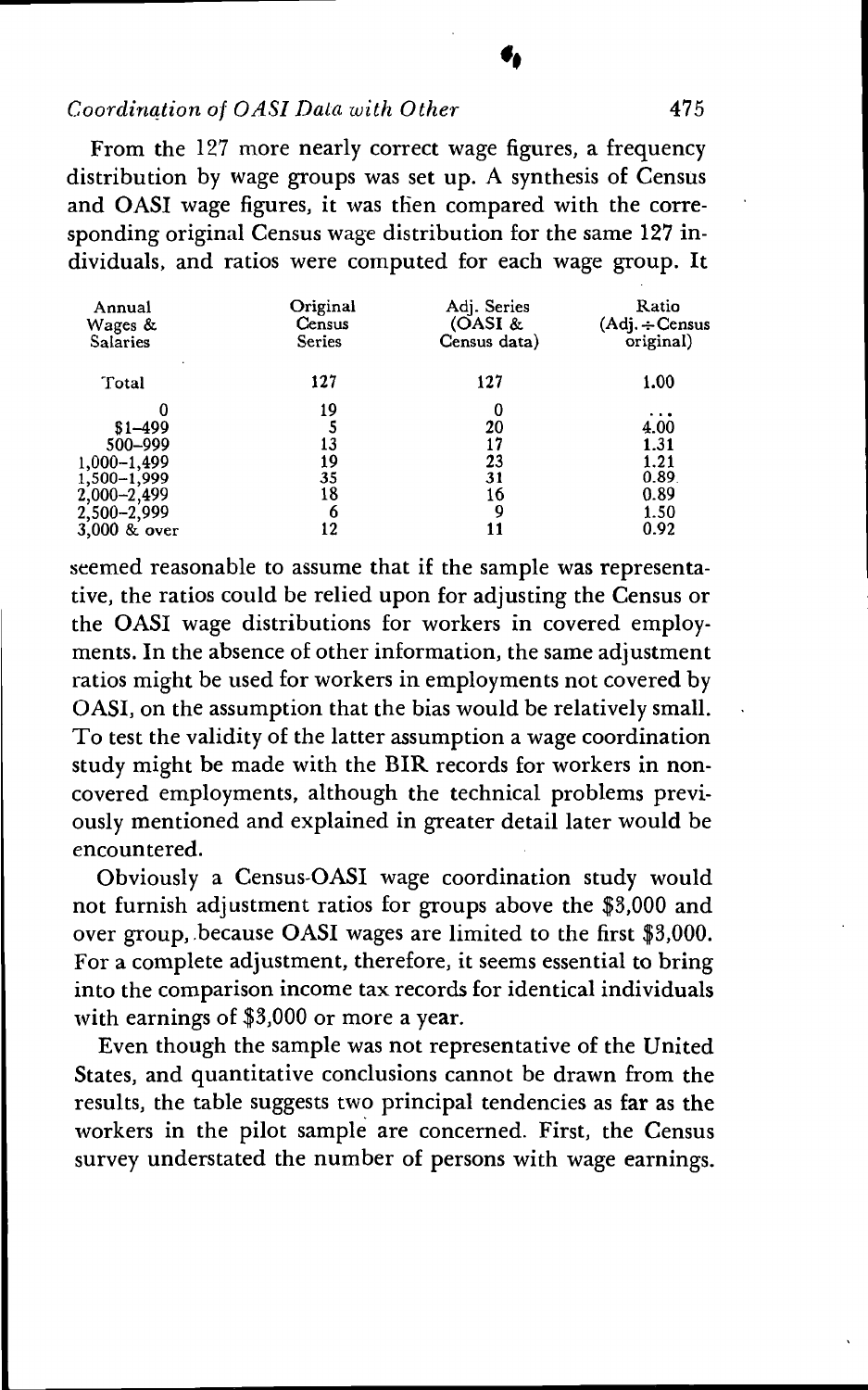Secondly, in the particular area covered by the test it appears to have understated most the number for workers in the under \$1,500 class intervals.

 $0<sup>0</sup>$ 

#### 4 Income Tax and Old-Age and Survivors Insurance Wage Coordination Study, 1944

An attempt by the BOASI in 1945-46 to match 1944 wage information from income tax returns with its own wage records yielded some information on the problems of coordinating other wage sources with income tax records. As this study was designed primarily to get, on a sample basis, information on the marital status and number of dependents of workers in covered employment, the approach was quite different from the one followed in the Census-OASI 1946 wage matching study.

To get a sample representative of all persons who reported a social security account number on their income tax returns, the sample was chosen from the regular BIR sample used for tabulations. Approximately 19,000 returns were selected by taking those with an account number having the digit 2 or 7 in the sixth place of the nine-digit number.

#### a Identification of individuals

Even in the first stage, identifying the same individuals in the two files, difficult problems were encountered. on which only limited effort could be expended because of cost. Experience indicated that, in addition to the account number, some supplementary information, at least the person's name or age, is essential for satisfactory identification. For example, from the sample of about 19,000 income tax returns, as many as 1,100 were rejected because on the basis of control records kept in the BOASI the account number on the return had never been issued.2 In some cases the number reported, even though it had been issued, was probably not the correct number of the individual filing the return, so that identification was incorrect. Moreover, since

<sup>2</sup> The social security numbering system permits issuing a maximum of one billion unduplicated account numbers. Since about 100 million numbers have been assigned, a person unable to remember his number might give a number not yet issued.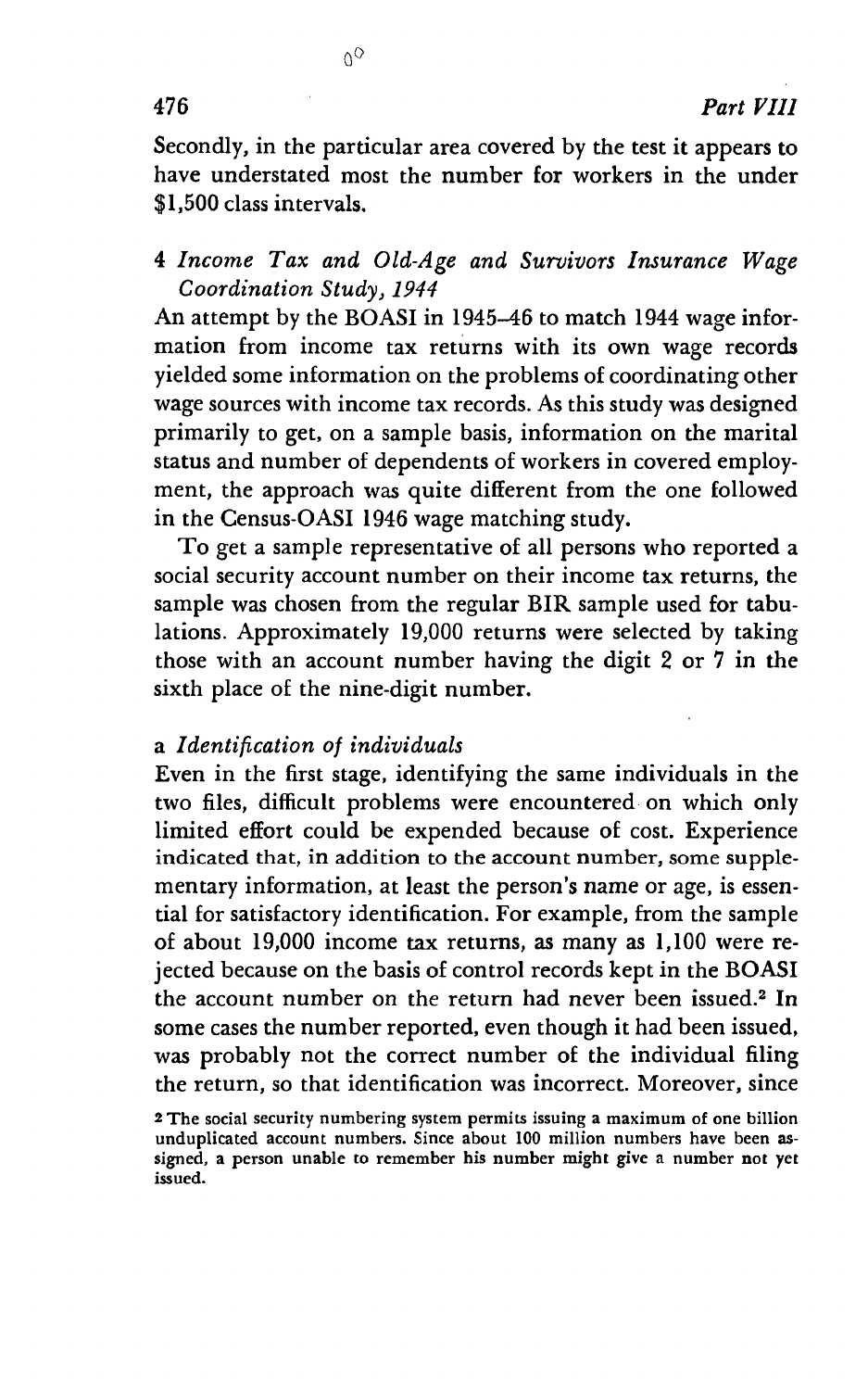the income tax sample was a sample of returns, not individuals, there were some joint returns of two or more persons with incomes; they had to be rejected. Even the joint single-income returns remaining were difficult to handle, since there was no assurance that the single account number listed on the return represented the individual whose wages were being matched. The conclusion was that identification by the social security account number alone, though relatively less time consuming than other methods, is unsatisfactory, especially when income tax returns are the source because numerous joint returns with two or more incomes are bound to give rise to complications.

#### b Comparing wages

Even though identification was considered unsatisfactory for wage adjustment purposes, the coordination study was not abandoned inasmuch as it could still serve some of its original purposes. The matching of wage information was attempted only as a byproduct. By the time the wage matching stage was reached, the sample was reduced from its original size of 19,000 to about 13,000 by the exclusion of the noncomparable groups already mentioned, such as joint returns with two or more incomes and returns showing nonexistent account numbers.

One major difficulty encountered in the wage matching operations was the lack of information in the income tax file to show whether the wages for identified individuals were received from covered employments only or from noncovered as well. As indicated above, to determine satisfactorily agreement or disagreement about wages, comparisons must be confined to individuals employed in covered industries. Another problem was the unavailability of the complete OASI wage records for some workers, due to late reporting by some employers. (This problem can generally be overcome, as was done in the 1946 Census-OASI study, by a supplementary search of the wage records.)

Even if it were possible to overcome the problems of identification and of determining employment status, the results from this particular income tax coordination study could not be considered representative of all wage and salary workers in the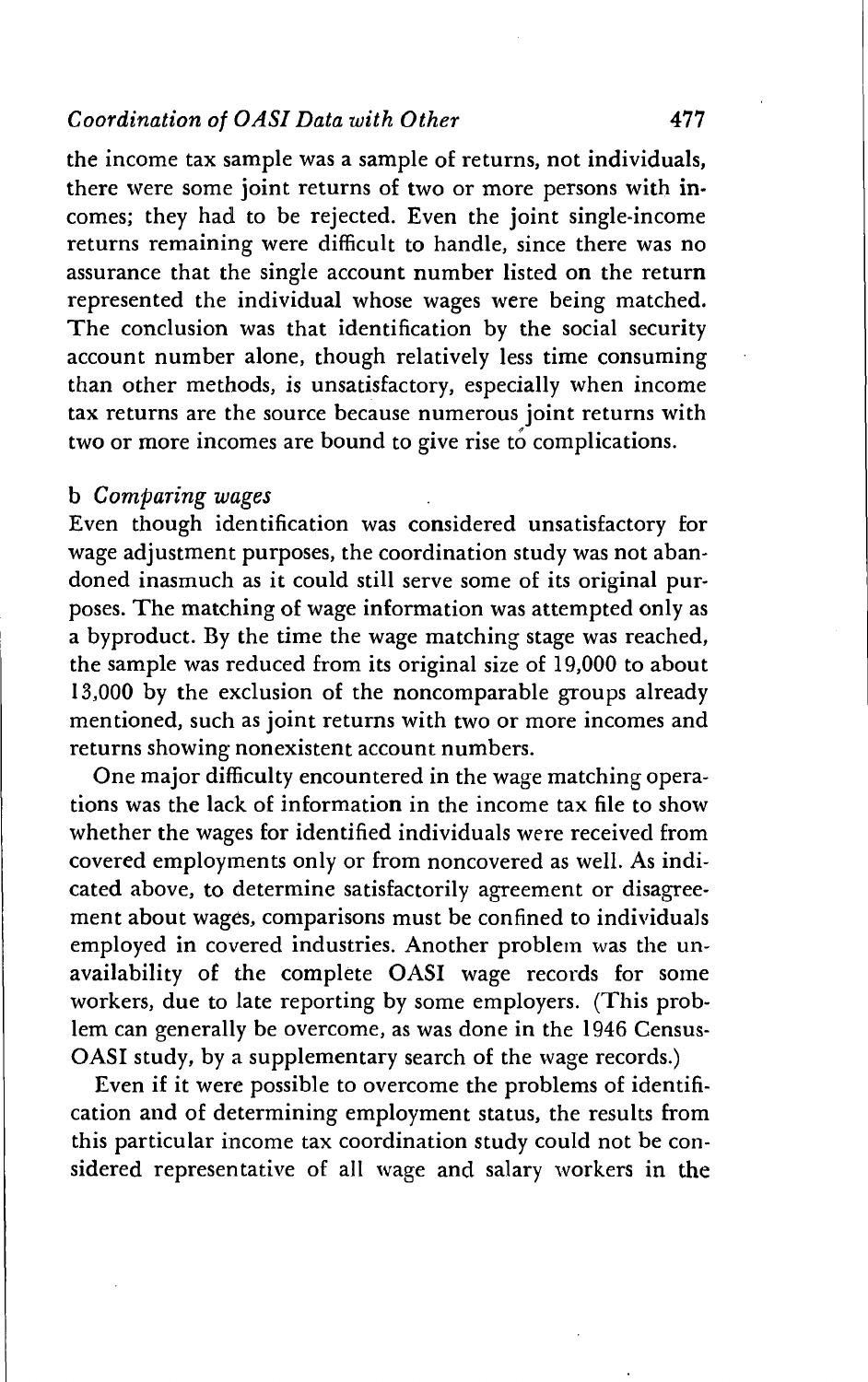country, because the sample originated from the BIR records on income tax filers. It was, therefore, subject to the qualifications inherent in that population, such as the exclusion of individuals who should have filed an income tax return but did not and individuals who were not required to file because of the \$500 tax exemption in 1944. An additional bias was introduced into the original sample of 19,000 by the elimination of about 6,000 returns of unknown characteristics.

#### c Evaluation of results

Of the 13,000 individual wage records in the matching study, 11,000 or 85 percent reported wages on income tax returns either exceeding or equaling those in the OASI records. It was impossible to determine the number that agreed exactly or the amount of the difference for those reporting larger wages. Nothing definite could be concluded about the wages for this group because wages reported for income tax purposes could exceed OASI wages without real disagreement. Some or all the wages reported on tax returns may have been earned in noncovered employment, or some reports of OASI wages may have been delayed. Despite this and other difficulties already mentioned, one significant conclusion was drawn from the wage comparisons for the remaining 2,000 or 15 percent of the cases where OASI wages exceeded those reported on tax returns. After allowing for the fact that OASI wages may actually exceed tax return wages because of conceptual and other differences, such as the inclusion of wages in kind in the OASI record, and after allowing for a reasonable proportion of mismatched records, the tax return wages appeared to be understated for approximately 10 percent of the 13,000 individual records studied. The average statement in 1944 was approximately \$300.

#### 5 California Employment Security and Old-Age and Survivors Insurance Wage Data, 1947

The most recent wage coordination study was in connection with a service furnished by the BOAST to the California Department of Labor in its statistical program. A random sample of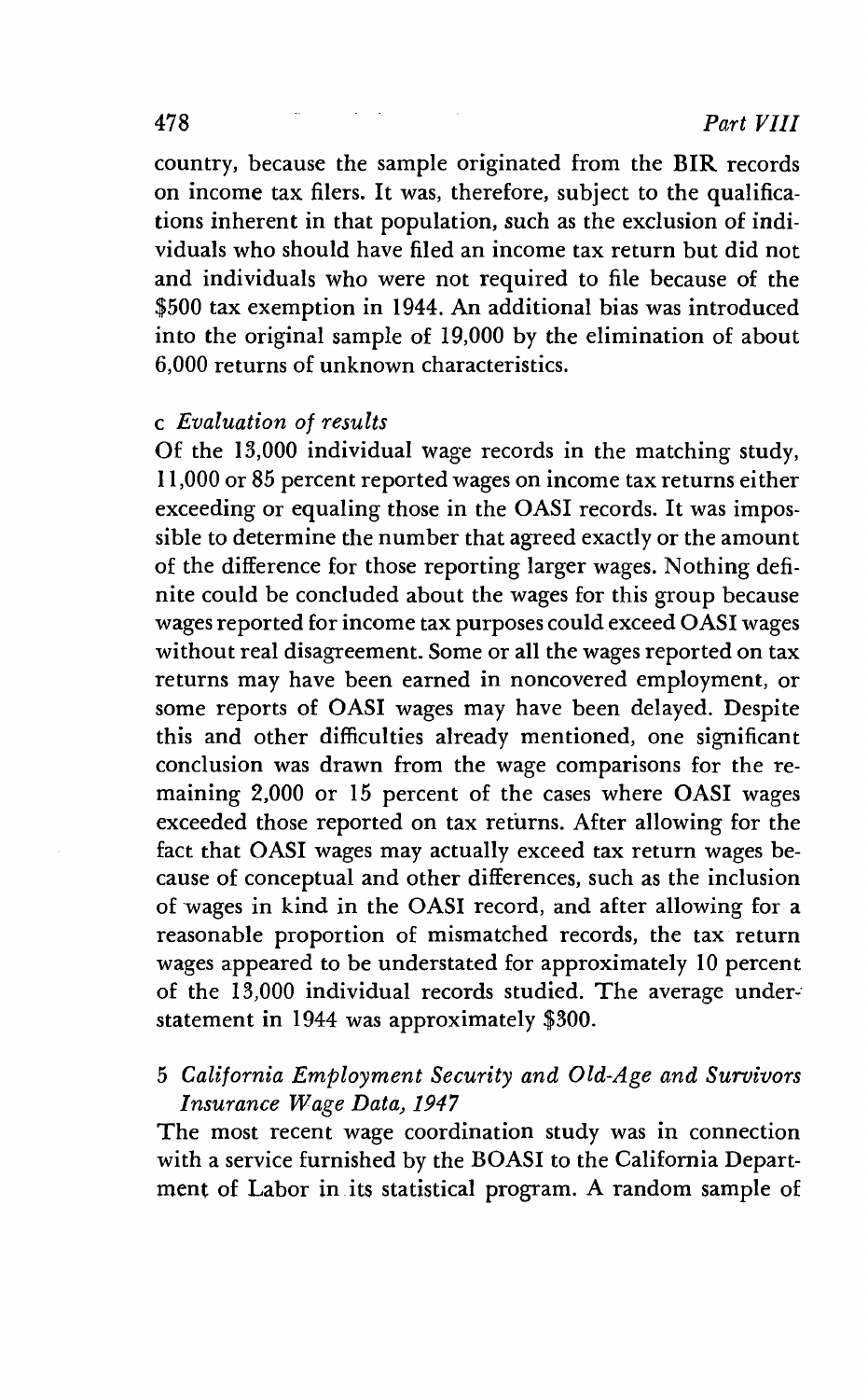805 was selected from a total file of about 40,000 California punch cards representing a 1 percent sample of workers with unemployment insurance wage credits in 1947. An attempt was made to identify these 805 workers in the OASI files by the social security account number, then to match their wage records under both the employment security and the OASI programs. The purpose was twofold: to check again whether the social security account number alone, without name, was adequate for identification and to determine the extent to which the wage records under the two systems agreed.

#### a Identification of individuals

Identification was regarded as having been established when both the account number and the wages agreed for at least one quarter in the year. Unlike the Income Tax Study, agreement on account number alone was not considered satisfactory. In the initial attempt at identification, about 100 or 12 percent of the 805 accounts, while matched to an account number in the OASI files, appeared to be mismatched when further comparisons were made with quarterly wages.<sup>3</sup> In these 12 percent of the cases no single 1947 quarterly wage amount agreed; therefore they were considered presumptively mismatched because it is reasonable to assume that wage information furnished under the two programs by the same employer should have agreed for at least one quarter.

The 705 cases, 88 percent of the sample, for which the account number and the wages for at least one quarter agreed were considered positively identified.

#### b Extent of agreement on wages

As in the Census study, satisfactory agreement on wages was defined as a difference of less than \$100 in annual wages. On this basis, 628 or nearly 90 percent of the 1947 wage figures for identical workers agreed. Of the remaining 77 cases, the OASI wages exceeded the California wages in 42 instances; the Cali-

3 Subsequent checks with the California agency reduced the number still unidenti. fied to  $64$ , or 8 percent of the total.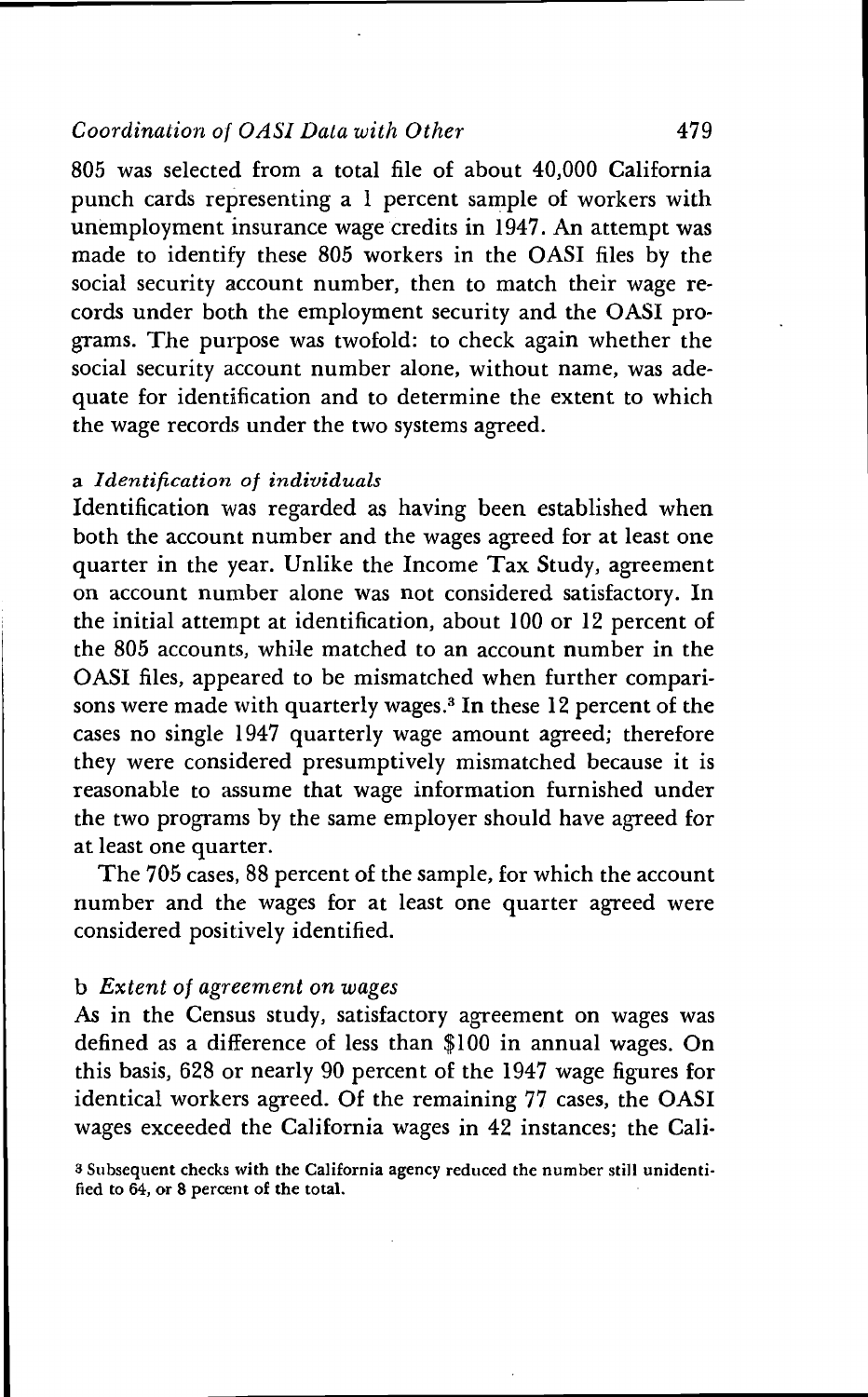fornia wages exceeded the OASI wages in 35 instances. From previous experience with OASI and state employment security wage data, these differences can be ascribed to such reasons as differences in the wages reported by the same employers under the different programs; delayed wage reports by some employers under either or both programs; coverage differences; and inconsistencies in reporting the state of employment by some employers having establishments in more than one state. On the basis of this comparison study, which indicated 90 percent agreement on wages, it was concluded that fairly substantial agreement exists in the wages for identical individuals as recorded in the OASI and California State Labor Department files.

#### D SUMMARY AND CONCLUSIONS

Three conclusions may be drawn from the experience with these pilot coordination studies of wage and salary data. Foremost is the evidence that while there are numerous technical problems to overcome, reasonable, fairly reliable, and workable methods are available for coordinating wage data in OASI, Census, and BIR records. Secondly, there is no single highly accurate and complete national series on wage size distributions. For developing such a series and for a more intelligent and complete utilization of the various wage size statistics, a continuing 3-way Census-OASI-BIR wage coordination study based on a reliable sample is essential. All the evidence points to the fact that the wage coordination studies, if properly conducted, will produce worth while results. Finally, to get the best results most efficiently, the starting point should be the Census file which aims at including the entire wage earning population. The match should be first with the corresponding OASI records, then with the corresponding income tax records.